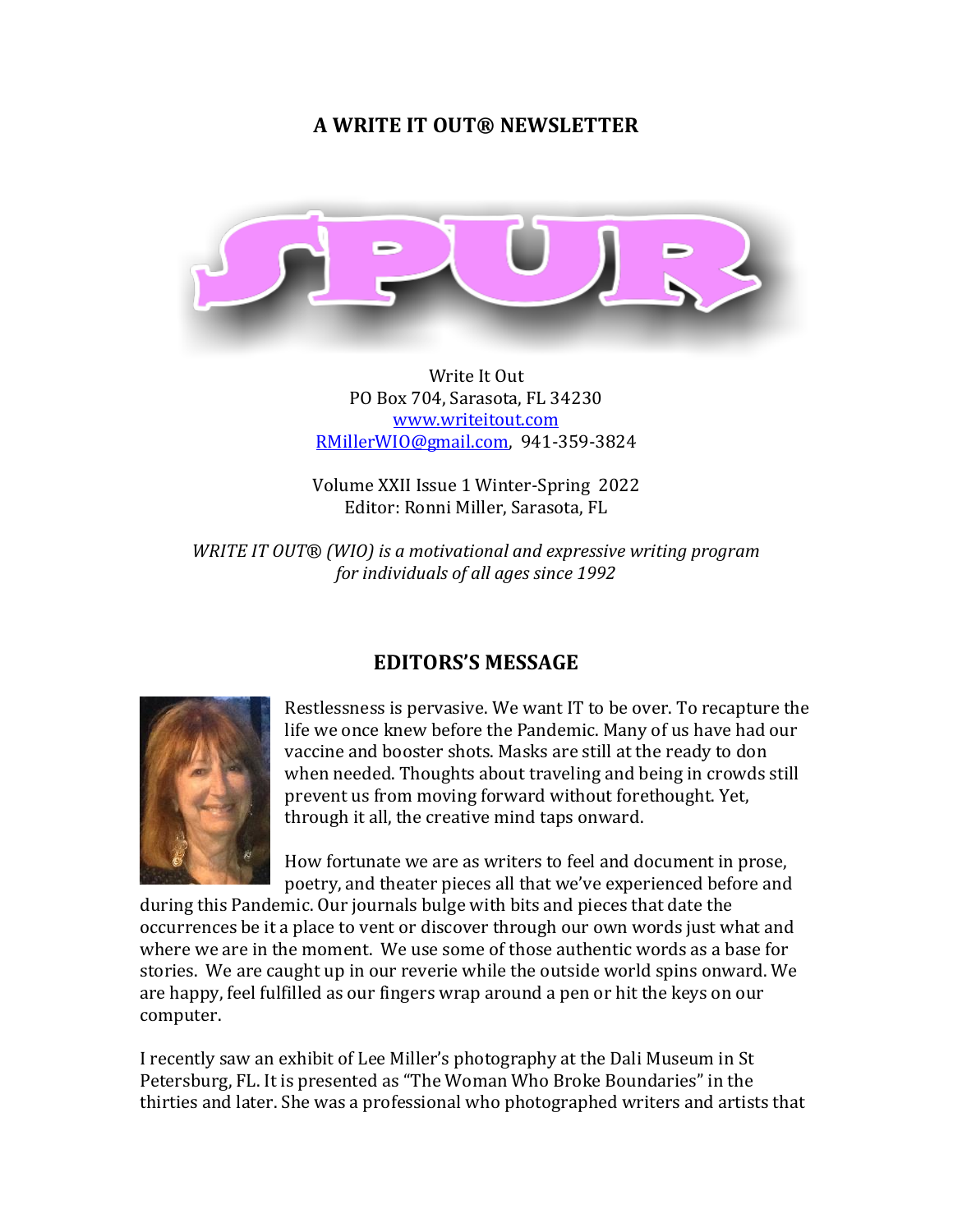were friends including Picasso. "The trailblazing creativity of this surrealist woman from Poughkeepsie...broke boundaries of convention." It's the last phrase written in the advertising brochure for this exhibit that has spawned yet another essay entitled "Dichotomy" for me to personally explore a lifetime of conflict between an antiestablishment person and that of the convention of a Jewish woman, wife, and mother who pursued writing as one would a life preserver when drowning in mediocrity.

It is the exploration, the digging down sloughing off layers of silt to arrive at personal truths that magnetize me to this process of discovery spewed out in words.

I hope you too will find your space, your quiet time to do the same and unearth the essence of self, raise it to the surface and let it go like a balloon to wander in its own direction.

This year we will continue to meet on Thursdays for our Expressive Writing Workshop on Zoom that provides space "around the table" for anyone regardless of where they live. Stories develop and are shared in an atmosphere that bonds. Private clients live around the country and our work on Zoom is personal and connective. "Viva La Italia" the writing workshop in Tuscany is scheduled for Friday, August 19 to Saturday, August 27, 2022. I hope you will sign up and return with us to Villa Le Barone. Its Tuscan history, graciousness, and comfort provide the ripe setting to create, joggle the imagination and, jump-start new pieces or worksin-progress. Details follow along with other events and our workshop schedule. As I write this, I'm aware of the "new" variant of COVID 19 that was announced this late November 2021 that could impact our Italian plans. At this point, a show of interest without commitment would let me know you're serious about joining us and are willing to wait and see what the situation will be.

HAPPY HOLIDAYS and a CREATIVE NEW YEAR!

*Ronni*

# **ENJOY ONE-TO-ONE ATTENTION WITH A BOOK MIDWIFE**

Don't wait. Your book has been seething inside yearning to be born. Working with Ronni, the Book Midwife will make those dreams a reality. Private sessions by appointment are arranged at your convenience. We work virtually on Zoom, Skype, FaceTime, and telephone. Take advantage of our special Five for Four Package. Contact Ronni at **RMillerWIO@gmail.com** or 941-359-3824 to discuss your needs and set up an appointment.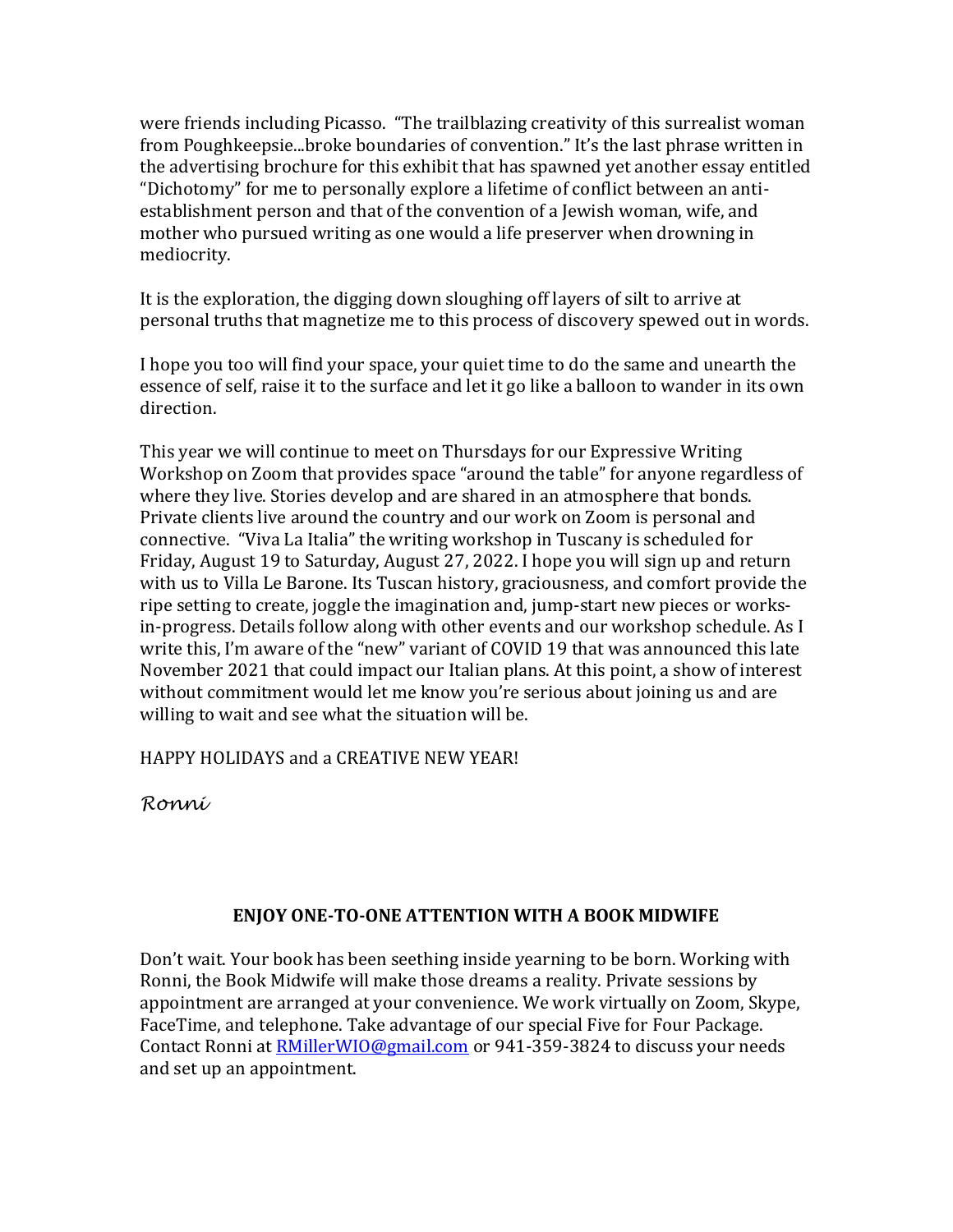#### **CONNECT WITH OTHERS AROUND THE TABLE**



RONNI'S WRITE IT OUT VIRTUAL EXPRESSIVE WRITING WORKSHOPS "around the table" emanate from my home studio. It's a small workshop to express life stories in memoirs, fiction, poetry, and plays. Zoom has made it possible to participate from wherever you live to share your material in a comfortable, safe, and supportive environment. We meet on Thursday afternoons from 2-4 PM EST on Zoom.

People attend from all over the country. The workshops are suited for beginners as well as advanced writers who desire a small group of people who are serious and dedicated to their work. These Write It Out workshops now entering our 30th year of providing skills for both fiction, nonfiction, and plays, use the concepts of the Write It Out philosophy of utilizing feelings, memories, and experiences as the foundation for all genres of writing. Motivational exercises trigger and stimulate written work. It only takes desire, and dedication to enjoy the connection to creativity. Registration is required. See the Workshop Schedule for specific times and costs.

#### **HISTORY OF WRITE IT OUT**





An epiphany started it all. In an instant, the thought came to me, and the program Write It Out was born in a pine cabin. I had agonized over my future path as I gazed out on mountains and undulating fields of wheat thirty years ago as a new resident to the fabled art and rural community of Woodstock, New York.

Writing had always been the plumb line that kept me centered. I turned to it to understand and document my life in all genres, including journal writing. My journey to that point had provided experiences as a teacher, freelance article writer, editor, copywriter, editor, and playwright while publishing fiction and poetry. Yet I struggled to find something else, something that would help others find their center as I had through writing.

I registered the name Write It Out immediately after its birth and it remains official these thirty years later. How this gem of an idea segued into a recognized writing program that has guided and helped thousands of people still amazes me. I feel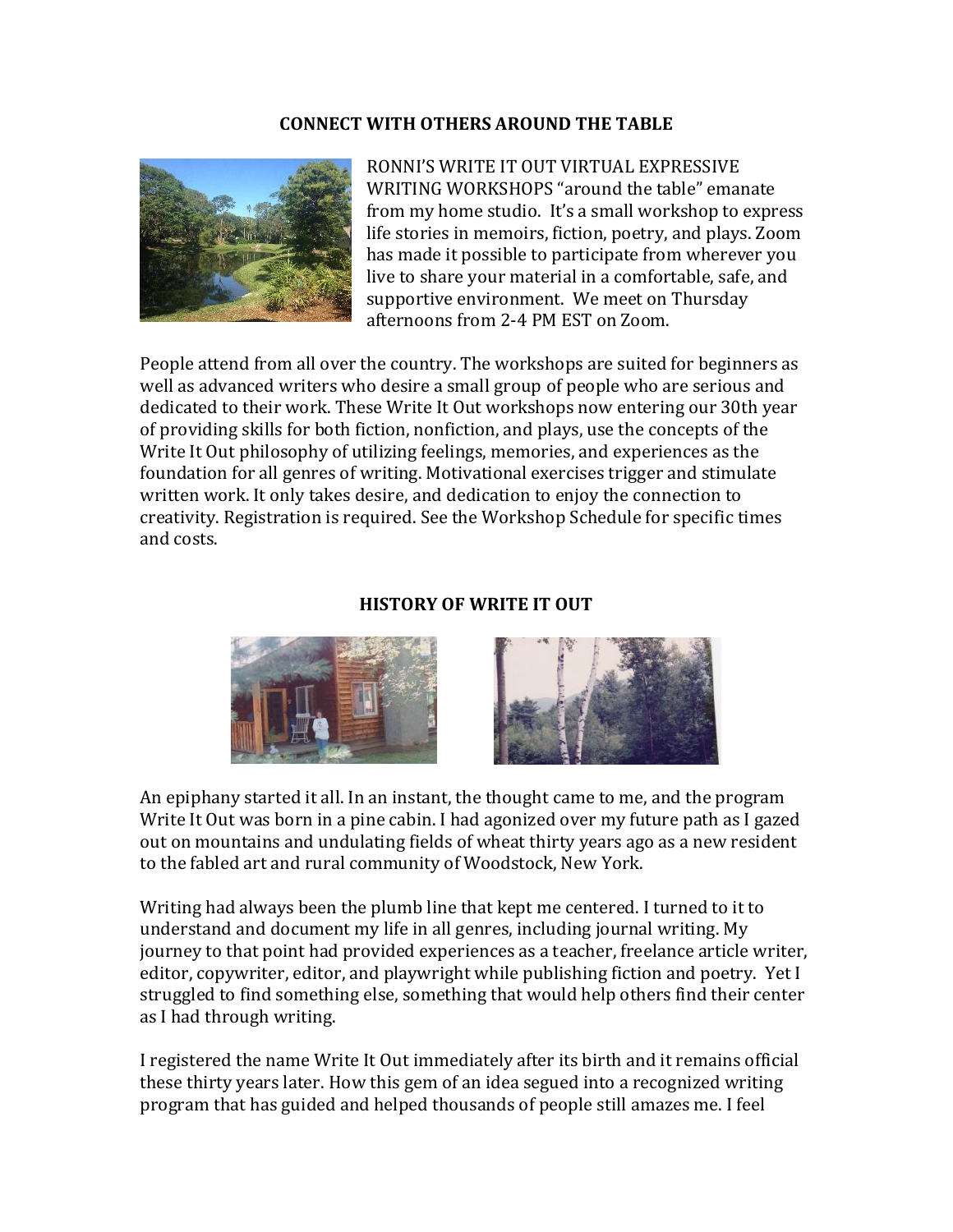privileged to have heard and been a part of thousands of stories based on life experiences. I chose a path less traveled, to borrow from the famous words, "Two roads diverged in a wood, and I-I took the one less traveled by, and that has made all the difference." These words are from Robert Frost's poem "The Road Not Taken".

This path of guidance has included working with cancer survivors who have embraced writing as a means of healing through creative channels as they wrote poems and prose that illustrated their lives. For years our Slice of Life show presented at different venues showcased students material as they read and sometimes performed their poems, prose, and theater pieces for the public. Engagement with students branched into my becoming a Book Midwife, a developmental editor to guide and birth books for those who desire to write memoirs, collections of poems, short stories and novels. Robi Jode Press, the publishing arm of Write It Out, was also spawned.

Write It Out continues to offer me creative outlets when I write and design my syllabi for workshops. I'm happy to share the philosophy of the Write It Out program in lectures and multi-media presentations.

Time is mercurial, for it doesn't seem that long ago that I sat in my eclectic, pine cabin of floor-to-ceiling windows and created a Program in a moment that has nurtured my life.





#### **The date is set!** Friday, August 19 to Saturday, August 27, 2022 we'll return to Villa Le Barone in Panzano, Italy for our Tuscany Writing Retreat and Workshop. We will again be able to immerse in the Italian culture at this special, 16th century, four-star hotel. Expressive writing, painting, and private sessions are part of the curriculum facilitated by Ronni. Cooking classes are optional as are visits to Florence, Siena, and San Gimignano and the nearby villages of Panzano and Greve. Take a virtual tour at www.villalebarone.com to experience the setting. As you know I've spent many years in Italy and love sharing it with you. It's been the reason I've arranged writing workshops in Tuscany since 1997. Writing Retreat and Workshop registration deadline is March 2, 2022. Rooms have been reserved at the Villa up to this time.

#### **WRITING RETREAT & WORKSHOP IN TUSCANY**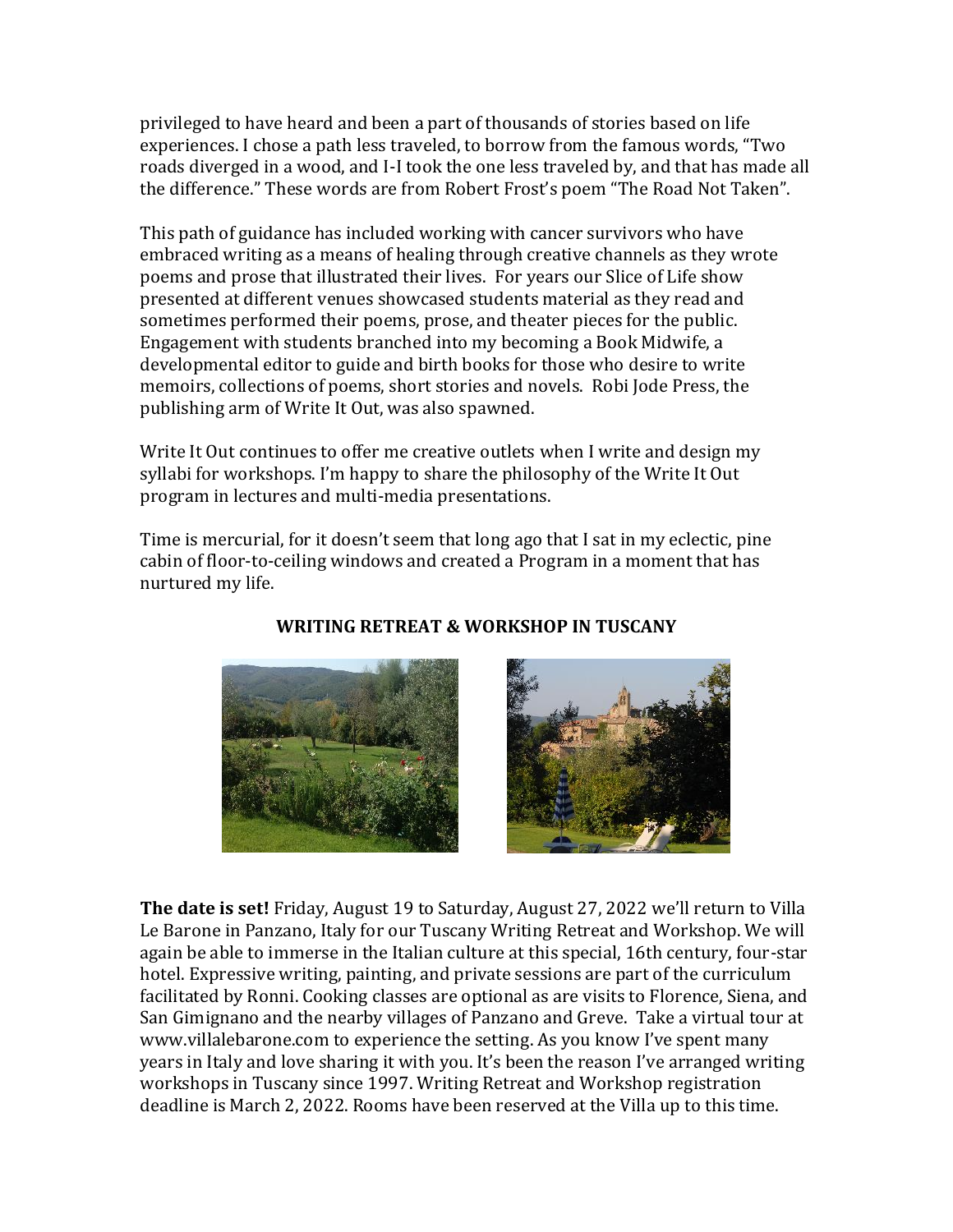Accommodation arrangements are made directly with the Villa [\(www.villalebarone.com\)](http://www.villalebarone.com/). Be sure to mention you are part of the *Write It Out* writing program. Room rates include breakfast. It is suggested that you also make arrangements for dinner when you make your room reservations. More details about the Writing Retreat Workshop can be found on our website, [www.writeitout.com.](http://www.writeitout.com/)

# **HOT OFF THE PRESS**



Linda Van Regenmorter has just published her first children's book, *The Cupcake Bandit* with WOW press. It was my pleasure to be a part of the process as Linda was both a client and a student. Now the book is available on Amazon, Barnes and Noble and in bookstores. Its story will please any child from four to ten and additionally adults who have had experience with young children.

Coming soon! *LOVE IN THE BLUEBERRY PATCH* will be my ninth book and is just about ready for publication. It documents my life's journey as a writer through essays and poems from childhood to adulthood. Walking though fire is the metaphor of becoming self- actuated presented in potpourri fashion. For those of you who have read my fiction you'll glean some of the truthful kernels here that promoted those stories.

(Our new workshops schedule for 2022 starts on the next page.)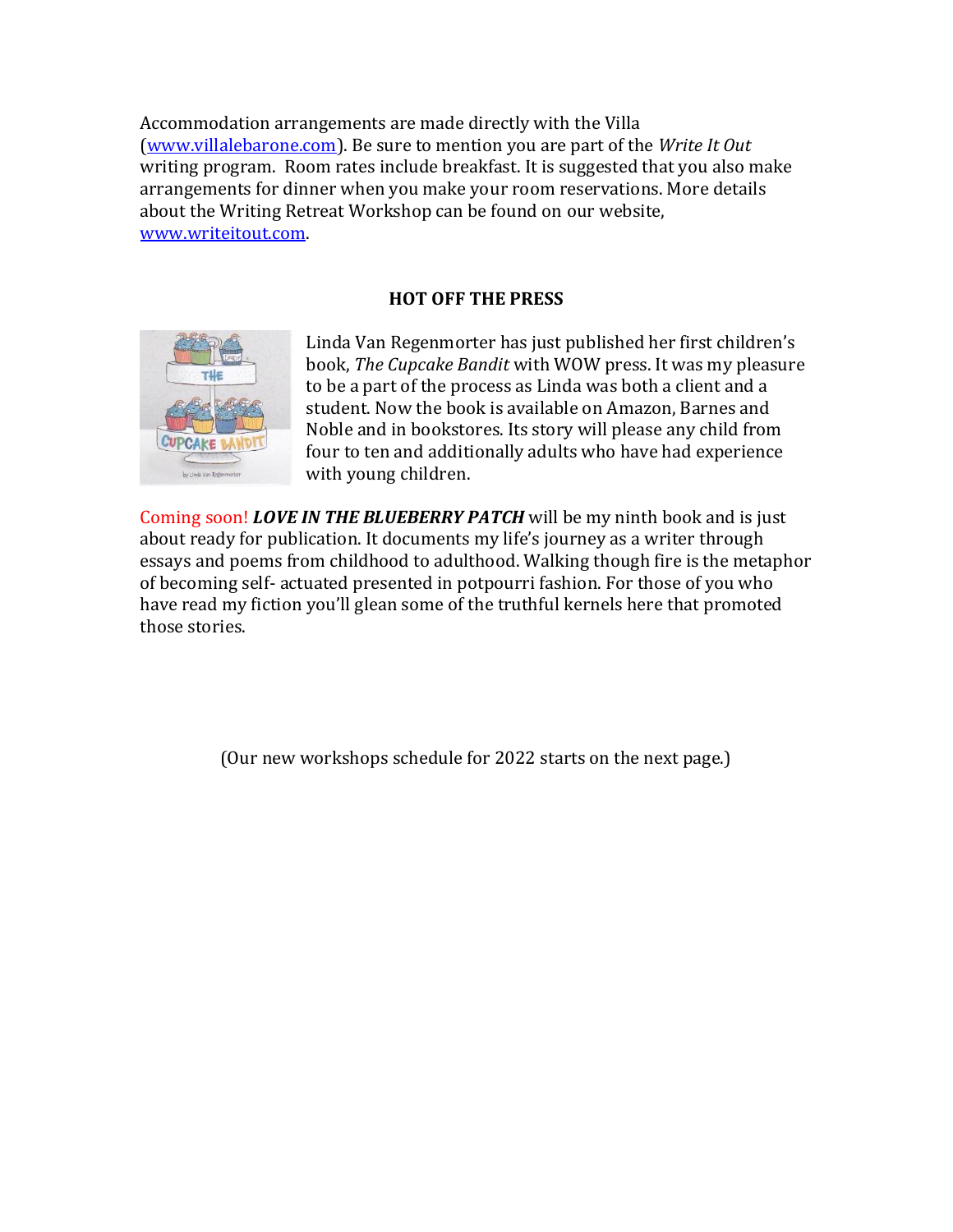# 2022 WRITING WORKSHOP SCHEDULE

#### *Contact Ronni at [RMillerWIO@gmail.com](mailto:RMillerWIO@gmail.com) or 941-359-3824 for more information.*

## **SUGGESTED READING FOR WORKSHOPS:**

- *Dance With The Elephants: Free Your Creativity And Write by Ronni Miller*
- *Cocoon To Butterfly: A Metamorphosis of Personal Growth Through Expressive Writing* by Ronni Miller
- *Domestic Shorts* by Ronni Miller
- *Between Lovers* by Ronni Miller

#### **ALL WORKSHOPS ARE ON ZOOM**

#### **RONNI'S EXPRESSIVE WRITING WORKSHOP**

*A writing workshop to use expressive writing techniques for personal growth and wellness while writing fiction, nonfiction and poems.*

#### **Terms:**

- Wednesdays, 11:00 AM-1:00 PM EST, January 5, 12, 19, 26, 2022
- Wednesdays, 11:00 AM-1:00 PM EST, February 2, 9, 16, 24, 2022
- March and following to be announced.
- Thursdays, 2:00-4:00 PM EST, January 6, 13, 20, 27, 2022
- Thursdays, 2:00-4:00 PM EST, February 3, 10, 17, 24, 2022
- Thursdays, 2:00-4:00 PM EST, March 10, 17, 24, 31, 2022
- Thursdays, 2:00-4:00 PM EST, April, 7, 14, 21, 28, 2022
- May & following are to be announced.

**Tuition: \$100** for each term.

**Facilitator:** Ronni Miller

**Registration:** 941-359-3824 or RMillerWIO@gmail.com

**Payment:** either by check payable to Write It Out and mailed to 7316 Eleanor Circle, Sarasota, FL 34243 - OR – via ZELLE make payable from your bank to mine in the name of rmillerwio@gmail.com

# **EXPRESS YOURSELF IN WRITING**

*A workshop that stimulates autobiographical material as a means to express and reveal your story in fact and fiction.*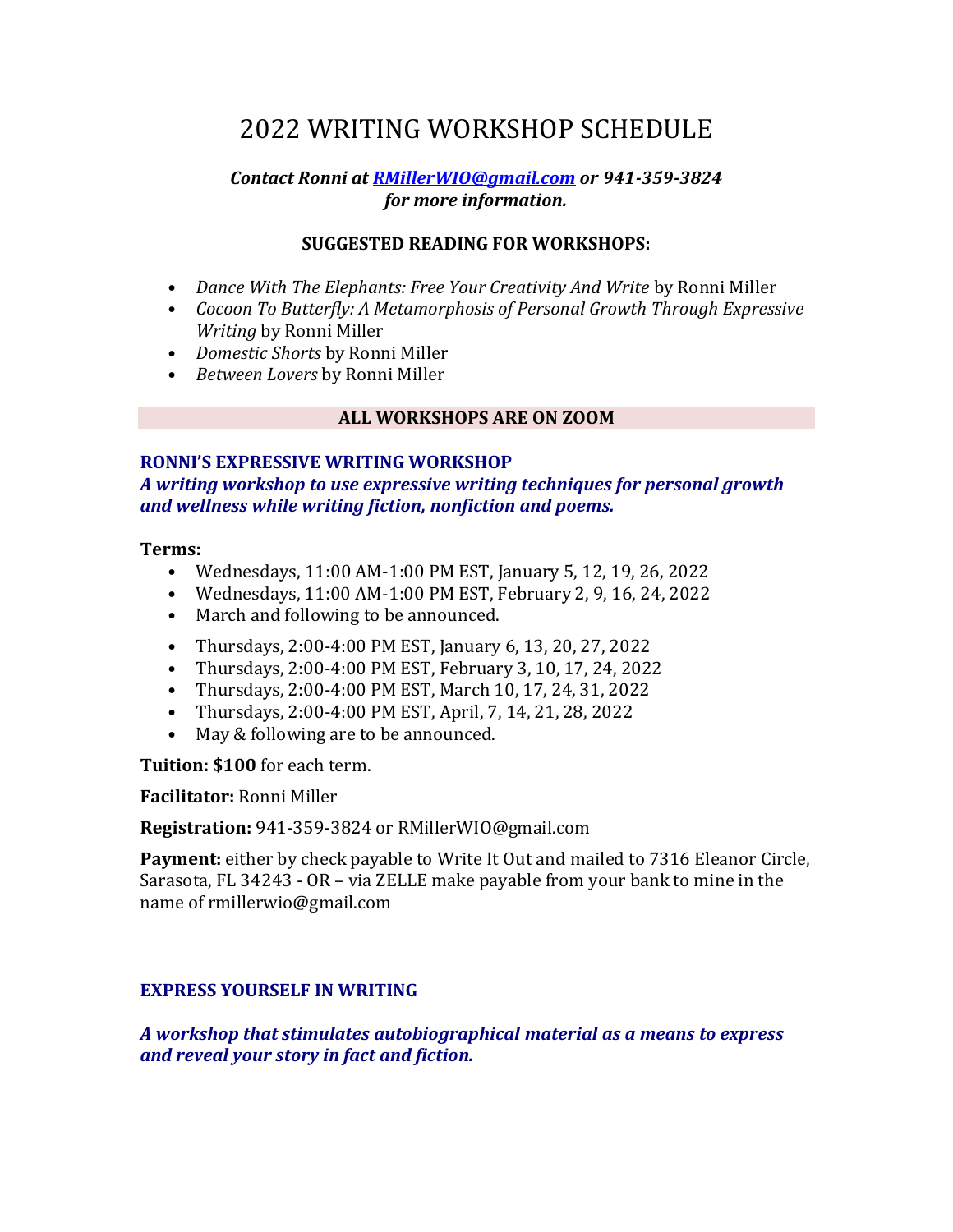**The Education Center at Temple Beth Israel LBK** (Workshops are on Zoom)

#### **Terms:**

- Tuesdays: 1:00-3:00 PM, January 4 through February 22, 2022 (eight sessions).
	- Tuition: members \$145, non-members \$155.
- Tuesdays: 1:00-3:00 PM, March 1 through March 22, 2022 (4 sessions) Tuition: pro- rated number of classes.

**Facilitator:** Ronni Miller

**Registration:** 941-383-8222

# **MEMOIR PLUS**

*A workshop to write memoir and any other genre based on personal life experiences*

# **OLLI Lifelong Learning Program at Ringling College**

 **Winter term:** Mondays, 1:00-2:20 PM, January 10 – February 28, 2022 (7 sessions) (no class on 1/17/22)

Tuition: members: \$81, nonmembers: \$90

Facilitator: Ronni Miller

Registration: 941-309-5111

# **Viva L'Italia Writing Retreat, Tuscany Italy**

Friday, August 19 to Saturday, August 27, 2022 Villa Le Barone, Panzano, Italy

**Tuition:** \$1450 includes workshop, private sessions and salons.

**Facilitator:** Ronni Miller

**Register** for the retreat by May 15, 2022 (Contact 941-359 3824 or RMillerWIO@gmail.com)

Accommodations, food, transportation and sightseeing are not included in tuition.